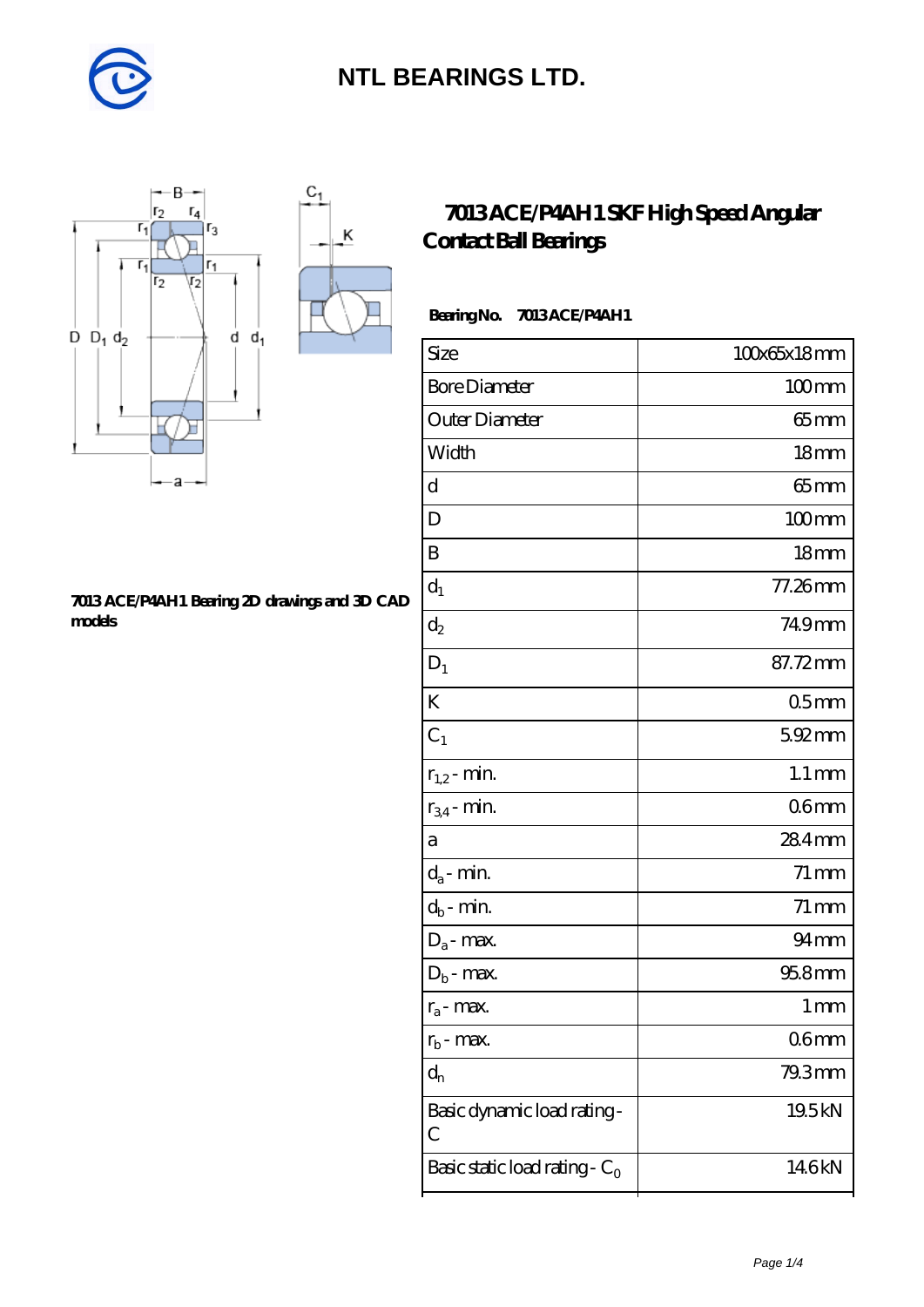

| Fatigue load limit - Pu                  | 062kN       |
|------------------------------------------|-------------|
| Limiting speed for grease<br>lubrication | 17000r/min  |
| Limiting speed for oil<br>lubrication    | 26000mm/min |
| Ball - $D_w$                             | 8731 mm     |
| Ball - z                                 | 25          |
| $G_{ref}$                                | 62cm3       |
| Calculation factor - e                   | 068         |
| Calculation factor - $Y_2$               | 087         |
| Calculation factor - $Y_0$               | 038         |
| Calculation factor - $X_2$               | 0.41        |
| Calculation factor - $Y_1$               | 092         |
| Calculation factor - $Y_2$               | 1.41        |
| Calculation factor - $Y_0$               | 0.76        |
| Calculation factor - $X_2$               | 067         |
| Preload class $A - G_A$                  | 170N        |
| Preload class $B - G_B$                  | 520N        |
| Preload class $C$ - $G_C$                | 1040N       |
| Calculation factor - f                   | 1.09        |
| Calculation factor - $f_1$               | 0.99        |
| Calculation factor - $f_{2A}$            | 1           |
| Calculation factor - $f_{\rm 2B}$        | 1.03        |
| Calculation factor - $f_{\chi}$          | 1.06        |
| Calculation factor - $f_{HC}$            | 1           |
| Preload class A                          | 132N/micron |
| Preload class B                          | 198N/micron |
| Preload class C                          | 259N/micron |
| $d_1$                                    | 77.26mm     |
| $d_2$                                    | 749mm       |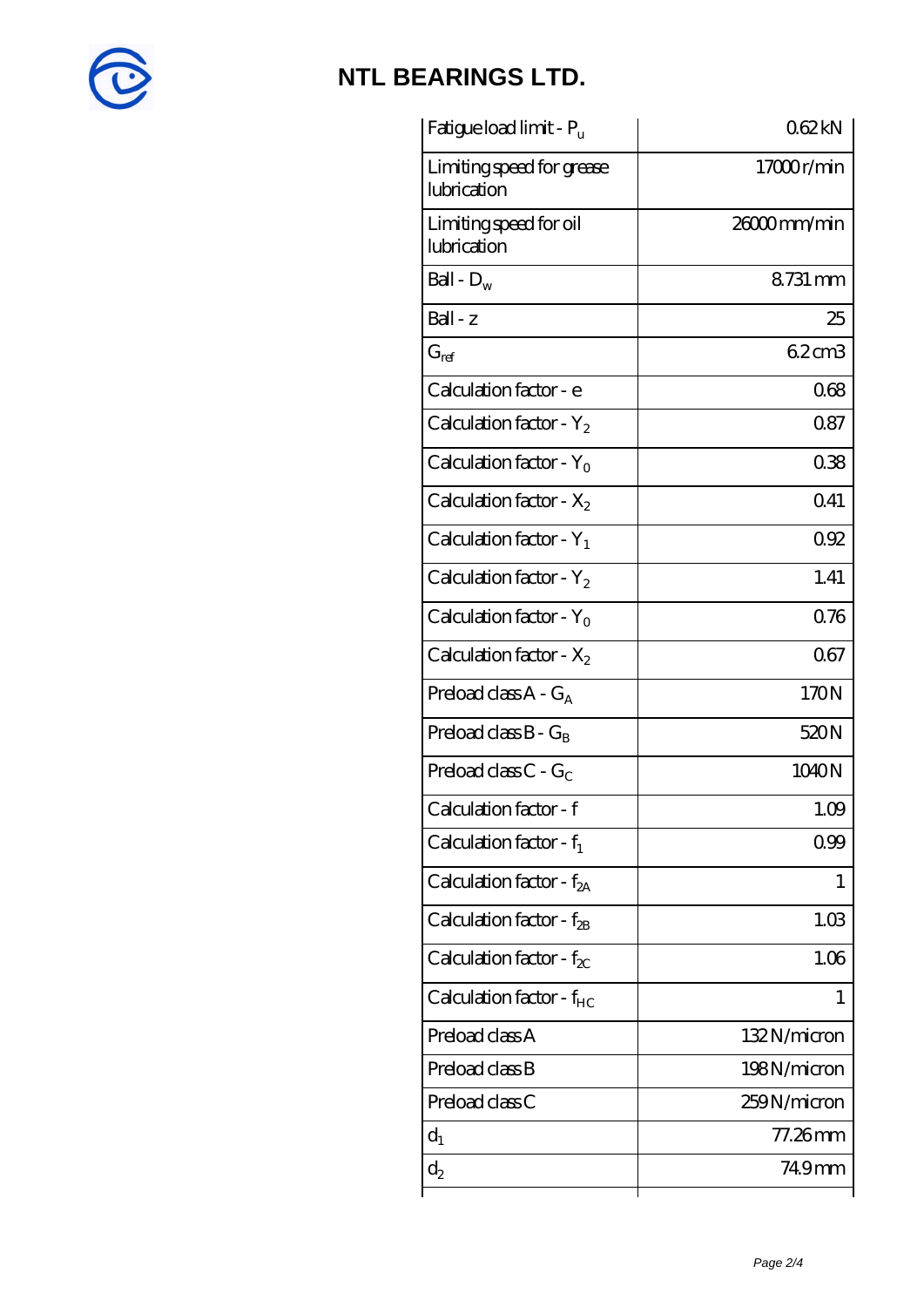

| $D_1$                                         | 87.72mm             |
|-----------------------------------------------|---------------------|
| $C_1$                                         | 5.92mm              |
| $r_{1,2}$ min.                                | $1.1 \,\mathrm{mm}$ |
| $r_{34}$ min.                                 | 06 <sub>mm</sub>    |
| $d_{a}$ min.                                  | $71 \,\mathrm{mm}$  |
| $d_h$ min.                                    | $71 \,\mathrm{mm}$  |
| $D_a$ max.                                    | $94 \text{mm}$      |
| $Db$ max.                                     | 95.8mm              |
| $r_a$ max.                                    | $1 \,\mathrm{mm}$   |
| $r_{\rm b}$ max.                              | 06 <sub>mm</sub>    |
| $d_{n}$                                       | 79.3mm              |
| Basic dynamic load rating C                   | 19.5kN              |
| Basic static load rating $C_0$                | 146kN               |
| Fatigue load limit Pu                         | 062kN               |
| Attainable speed for grease<br>lubrication    | 17000r/min          |
| Attainable speed for oil-air<br>lubrication   | 26000r/min          |
| Ball diameter $D_w$                           | 8731 mm             |
| Number of balls z                             | 25                  |
| Reference grease quantity<br>$G_{\text{ref}}$ | $62 \text{cm}^3$    |
| Preload class $A G_A$                         | 170N                |
| Static axial stiffness, preload<br>classA     | $132N/\mu$ m        |
| Preload class $BG_B$                          | 520N                |
| Static axial stiffness, preload<br>classB     | 198N/μ m            |
| Preload class C $G_C$                         | 1040N               |
| Static axial stiffness, preload<br>classC     | $259N/\mu$ m        |
| Calculation factor f                          | 1.09                |
| Calculation factor $f_1$                      | 099                 |
| C alculation factor $f_{2A}$                  | 1                   |
|                                               |                     |